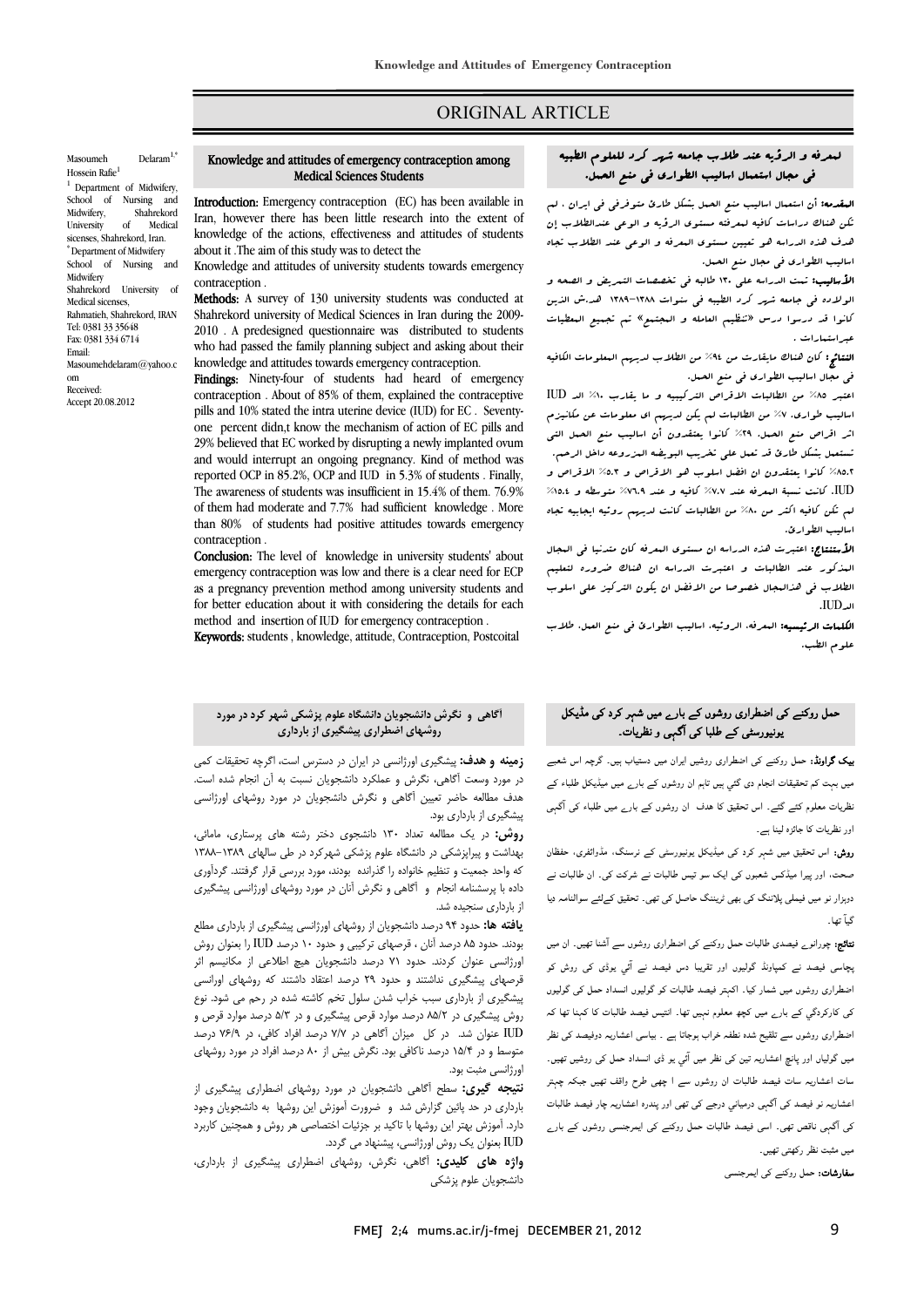$\overline{a}$ 

## **INTRODUCTION**

 One of the issues in primary health care, is the family planning has the effective role in the reduction of unwanted pregnancy (1). Chiwanted pregnancies poses a major<br>public health problems in the developed and developing countries(2). About 3 million unwanted pregnancies occur in the United States. Most of these results are from nonuse of contraception or from noticeable contraceptive failure, the use of EC  $(3)$ . In 2004, there were nearly 6.4 million pregnancies in the United States; 1.22 million ended in abortion . The greatest number of unintended pregnancies and induced abortions occur in women between the ages of occurring in 18- to 19-year-olds were unintended, as were 60% in 20- to 24-year-olds (4) . Among the contraceptive methods, Emergency contraception (EC) is a method of contraception that can be used to prevent pregnancy after<br> $\epsilon$ emergency contraceptive methods, risk of pregnancy can be reduced to 75 and 99.9%(5) . Emergency contraceptive methods are conveince and the majority of women accept is not report for their teratogenicity in the failure of them(6,7). Emergency contraception or postcoital contraception provides an additional support whenever there is a breach in the Regular contraceptive use. A number of studies are available contraception (2). The main reasons for needing emergency or postcoital contraception are the non-use of condom , condom breakage, coitus interruptus and rhythm methods (5). Knowledge and attitudes of medical students in the the Seventy-four percent of the students had heard of emergency contraception (EC); however, less than one-third knew the prescription status, common side effects or mechanisms of ECP (8). Another study reported that the students of Mersin University in Turkey and the males are less aware about EC when compared to females(9). In recent years, the family planning subject put on the school based curriculum in all of university courses. Medical contraceptive methods until they would be able to consult with clients about the family planning. In addition, they are in reproductive age and recognition of contraceptive methods, especially emergency contraception is nessessary for them. is low and this ratio in Tehran was 5.2% (7) . In regards to ethical considerations in relation to abortion in Iran, emergency contraception is the only legally method for should be aware of this . The aim of this study was to detect the knowledge and attitudes of university students about EC in Shahrekord university Of Medical Sciences in 2009-2010. pregnancy (1). Unwanted pregnancies poses a major (such as broken condom) which could be prevented with 18 and 30. In 2001, it was estimated that 79% of pregnancies an unprotected act of sexual intercourse(3). In use of them . WHO reported no contraindication for EC and there from the west regarding the use of emergency giving health care is important . One study reported that awareness and knowledge of EC was low among the students due to the nature of courses, should be aware of Although the EC is safe and effective, but use of this method prevention of unwanted pregnancy and medical students

## **METHODS**

 A descriptive and cross-sectional study on knowledge and attitudes about emergency contraception was conducted

 students in last year of education, who had passed the population and family planning subject in Shahrekord university Of Medical Sciences. The guest and transfer The 36-item survey instrument used for this study was developed by the author, based on results of a previous study (10) . The current survey instrument comprised eight demographic items, eleven knowledge items , fifteen awareness of students was classified to low, moderate , and high and a likert scale was used to assess the attitudes of students and positive, disorderly and negative attitudes were detected. The validity of questionnaire was detected<br>hyperatest will line and its article line was determined by alpha-cronbakh  $(r=0.82)$ . Cronbach's alpha is "a measure of internal consistency, that is, how closely related a set of items are as a group. A 'high' value of alpha is often used as construct. A reliability coefficient of .70 or higher is considered 'acceptable' in most social science research situations" (7) . Data were collected in person by the researcher. After permission was granted by each class processor, the researcher asked the students for their<br>participation in the study. The researcher distributed the survey instrument and an informed consent form to all participants. The participants were reminded that participation in the study was voluntary and anonymous and to complete the survey instrument if they agreed to participate in the study. The letter of approval from a Human Subjects Committee :The Institutional Review Board of University Medical Center of Shahrekord approved the consent . Data were analyzed using SPSS 16.0 for Windows and P<0.05 was considered significant. We answered to the questions of students about the emergency contraception among 130 of nursing, midwifery, health and paramedical students due to special conditions, were excleded the study. attitudes items and one information resourse item . The by content validity and its reliability was determined by evidence that the items measure an underlying (or latent) professor, the researcher asked the students for their and were then instructed to sign the informed consent form study protocol and all subjects gave written informed after that they answered to questionnaire .

### **RESULTS**

one-hundred-thirty questionnaires to female students. All of them agreed to participate in the study and completed the questionnane.<br>The average age of participants was  $22.3 \pm 2$ , although respondents ranged in age from 19 to 32, all of them were in third or fourth year of study . Seventy-two percent of participants were nursing students, 12.3% were midwifery paramedical students, and 3.1% were health students .The majority of respondents (95.4%) reported that they had heared of emergency contraception before. Kind of method was reported oral contraceptive pills (OCP) in 85.2%, OCP and Depo-Medroxy –Progesteron Acetate (DMPA) in 4.7% of students . Only 48.5% of students knew that a woman must taken the first dose within the first 72 hours after unprotected sex and more of them believed a woman had the number of high-dose pills (HD), 59.2% of students reported 2 pills in first and repeat after 12 hours and others We distributed the total of participate in the study and completed the questionnaire. students, 4.5% were operation room students, 8.5% were and intra uterine device (IUD) in 10.1% of students . OCP less time after unprotected sex to initiat ECPs . Regarding to

Ī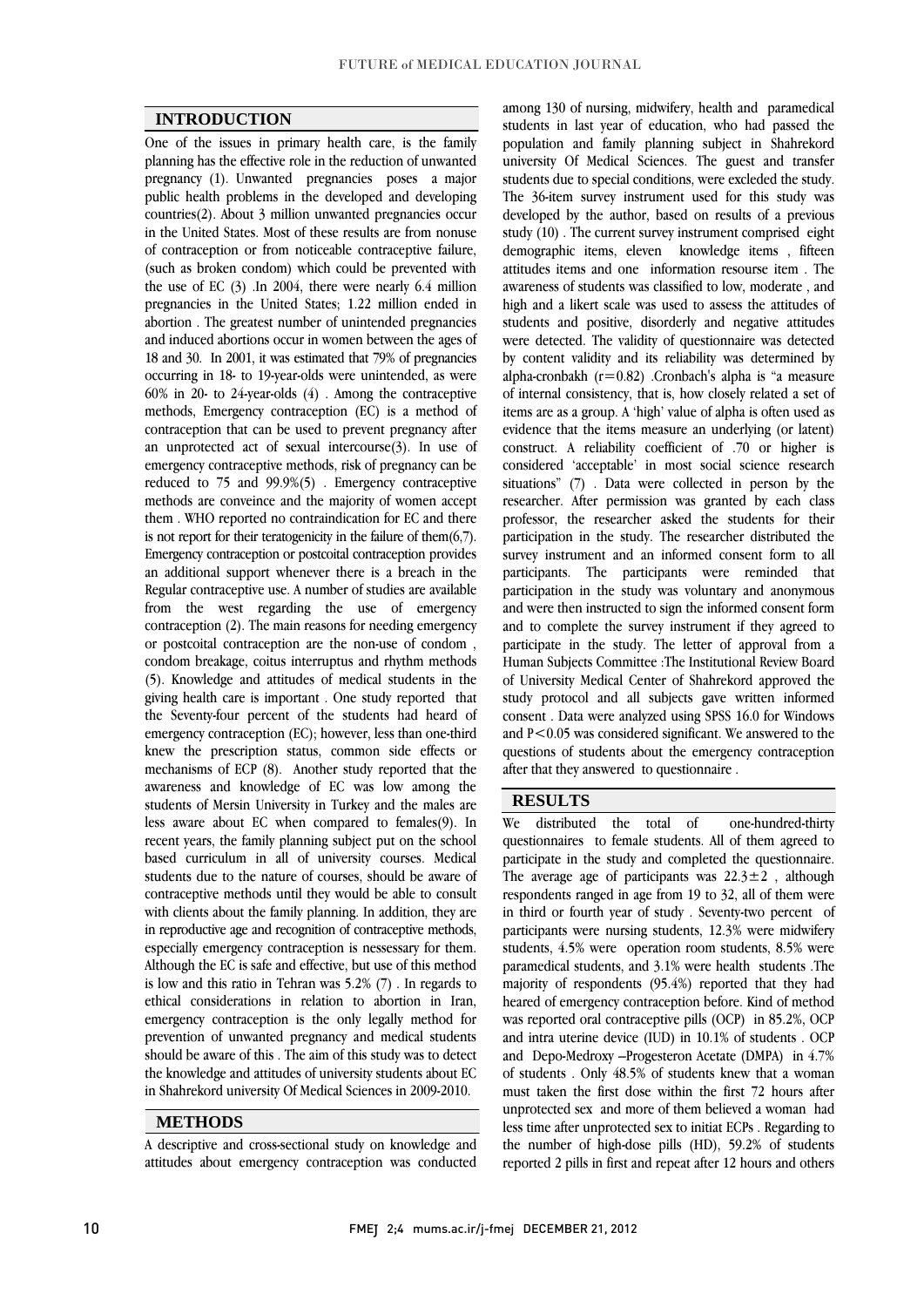had incorrect answers . In about the number of low dose pills (LD), 54.6% of students reported 4 pills in first and repeat after 12 hours and others had incorrect answers . In about of distance between two doses of pills , 57.7% of The adverse effects of emergency pills, that the students linked with EC, were nausea and vomiting, vaginal bleeding, obesity, infertility and increasing the weight . Seventy-One percent of students didn,t know the mechanisms of action worked by disrupting a newly implanted ovum and would interrupt an ongoing pregnancy. In about of intra uterine device (IUD), for emergency contraception, nearly 90% of students were not aware of this method and only  $10\%$  of<br>them knew this. From those,  $3.8\%$  said 3 days,  $2.3\%$ reported 7 days and 1% reported 5 days for insertion the IUD after unprotected sex. In about of mechanism of action participants reported the 12 hours and others didn,t know . of emergency contraceptive pills and 29% believed that EC students were not aware of this method and only 10% of of IUD, deterioration the endometrium was reported by

 4.6%, prevention of fertilization was reported by 2.3% of students and others didn,t answere the question. Regarding to the other benefits of IUD, except the emergency contraception, 3.1% of participants believed that the woman 3.1% reported that the this method has not the adverse awareness towards emergency contraction in different can keep the device to prevent of pregnancy for all times, effects of pills. The mean and standard deviation of students faculties and shown in table 1.

raculties and shown in lable 1.<br>There was no significant association between the knowledge of emergency contraception and age of respondents and year of study. A significant correlation was found between the course and the knowledge of parucipants. The midwitery students had the most and the<br>Operation Room and health students had the least knowledge about the emergency contraception  $(P=0.003)$ . the emergency participants. The midwifery students had the most and the The attitudes of participants about contraception is showed in table 2.

| Table 1. The awareness of students about the emergency contraception in different courses |                              |                         |                           |                      |  |  |
|-------------------------------------------------------------------------------------------|------------------------------|-------------------------|---------------------------|----------------------|--|--|
| <b>Awareness</b>                                                                          | insufficient $n\binom{0}{0}$ | Moderate $n\frac{6}{6}$ | sufficient $n\frac{6}{6}$ | Total $n\frac{6}{6}$ |  |  |
| University courses                                                                        |                              |                         |                           |                      |  |  |
| <b>Nursing students</b>                                                                   | 10(12.5)                     | 65(81.3)                | 5(6.2)                    | 80(100)              |  |  |
| <b>Midwifery students</b>                                                                 | 0(0)                         | 71(68.8)                | 5(31.2)                   | 76(100)              |  |  |
| <b>Operation Room students</b>                                                            | 3(42.9)                      | 4(57.1)                 | 0(0)                      | 7(100)               |  |  |
| <b>Paramedical students</b>                                                               | 2(28.6)                      | 21(71.4)                | 0(0)                      | 23(100)              |  |  |
| <b>Health students</b>                                                                    | 0(0)                         | 4(100)                  | 0(0)                      | 4(100)               |  |  |
| <b>Total</b>                                                                              | 15(7.9)                      | 165(86.6)               | 10(5.3)                   | 190(100)             |  |  |

| Table 2. The attitudes of participants towards emergency contraception |  |  |
|------------------------------------------------------------------------|--|--|

| <b>Attitudes</b>                                                         | Agreement $(\% )$ | disorderly $(\% )$ | Dis-agreement $(\% )$ |
|--------------------------------------------------------------------------|-------------------|--------------------|-----------------------|
| EC must be educated to all woman                                         | 95.4              | $\theta$           | 4.6                   |
| EC must be considered to abortion                                        | 17.5              | 20.8               | 61.7                  |
| Adveres effects must be doubted in using of EC                           | 26.9              | 26.2               | 46.9                  |
| EC has ethical problems                                                  | 6.7               | 16.9               | 76.4                  |
| EC is ideal for woman who have no contraception                          | 35.66             | 4.8                | 59.6                  |
| EC didn,t have enough certainly                                          | 54.6              | 2 <sub>1.7</sub>   | 23.7                  |
| If within the use of EC, pregnancy occurred, it is<br>tertogen for fetus | 31.6              | 26.9               | 41.5                  |
| EC is inexpensive                                                        | 82.3              | 11.5               | 6.2                   |
| EC is conveince and possible without reffering to<br>physician           | 81.7              | 12.3               | 6                     |
| EC encourage the non-responsible behavior                                | 27.3              | 33                 | 43.7                  |
| EC doesn,t prevent the transmitted infections                            | 47.1              | 23.1               | 29.8                  |
| I like use of EC                                                         | 65.6              | 21.5               | 12.9                  |
| If pregnancy occurred during use of EC, abortion<br>must be considered   | 29.2              | 23                 | 47.8                  |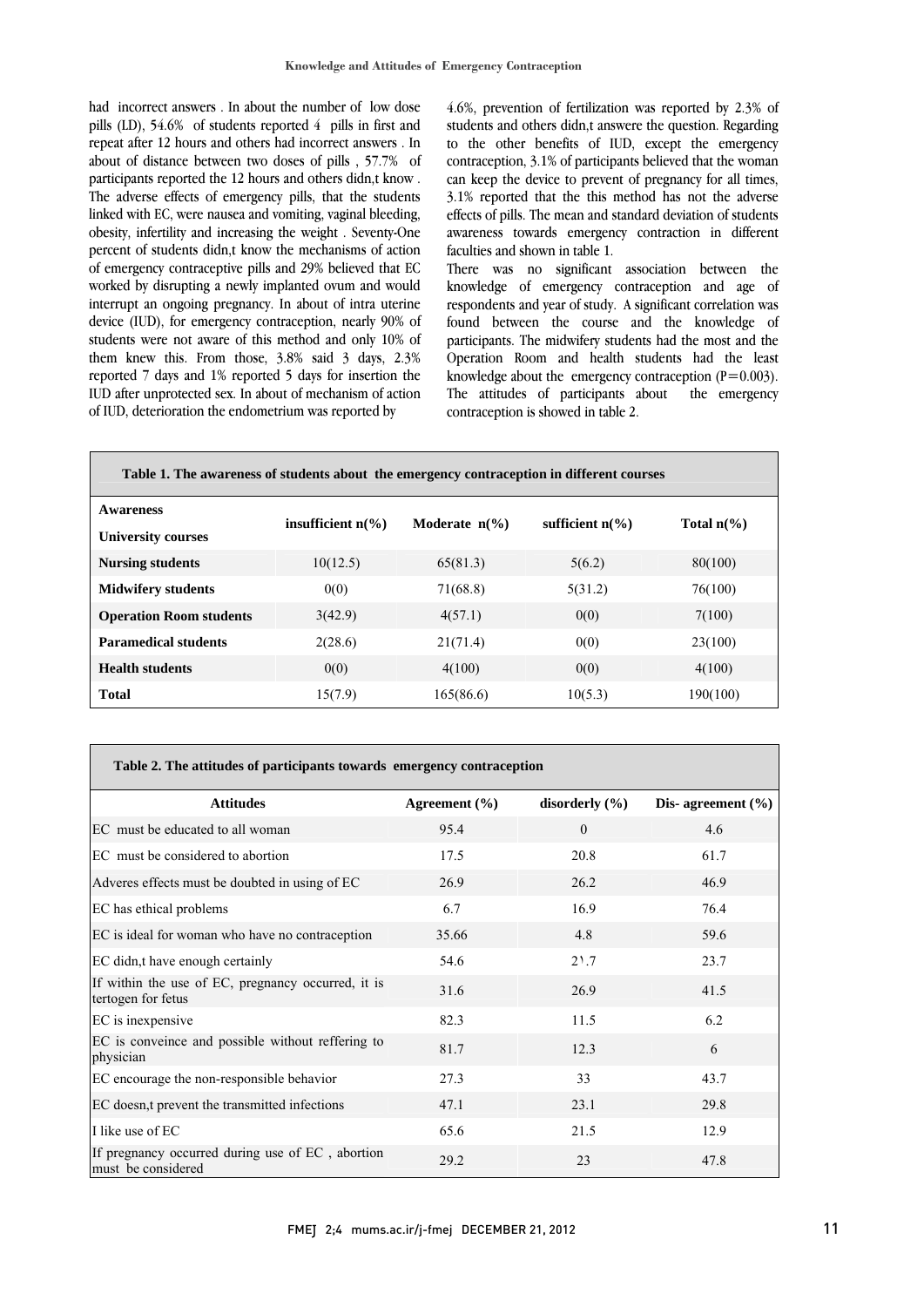٦

 The majority of students first learned about the emergency contraception from a variety of sources, including population and family planning subject (56.2%), family planning subject and clinical education (18.5%), health care and the others learned from multiple sources. To detect the association of knowledge and attitudes of students, the Knowledge was considered to adequate and in-adequate and the findings showed a significant association between emergency contraception and those with adequate knowledge, generally showed favourable attitudes with providers (6.2%), and family members and friends (6.4%) the knowledge and attitudes of university students towards regard to emergency contraception  $(P<0.05)$ .

## **DISCUSSION**

 Although emergency contraception (EC) has been available in Iran, there remains clear evidence of the need for continued health education about EC. Findings from this study support those from previous studies on emergency most university students had heard of ECP, they generally lack sufficient knowledge about what it is, how it works (10, 11 and 12) . The results for the knowledge questions Medical Sciences have a moderate of knowledge about emergency contraception. These findings are similar to the findings from Faraj Khoda and etal . In their study the awareness of students in medical university in Yazd was  $\frac{d}{dx}$  Khalid and etal reported that the most of students have enough awareness about emergency contraception (14).In pakistan, Abdulghani and etal reported that the majority of gynecologists, general physicians and medical students have  $\sum_{n=1}^{\infty}$  and  $\sum_{n=1}^{\infty}$  and  $\sum_{n=1}^{\infty}$  and  $\sum_{n=1}^{\infty}$  and  $\sum_{n=1}^{\infty}$  and  $\sum_{n=1}^{\infty}$  and  $\sum_{n=1}^{\infty}$  and  $\sum_{n=1}^{\infty}$  and  $\sum_{n=1}^{\infty}$  and  $\sum_{n=1}^{\infty}$  and  $\sum_{n=1}^{\infty}$  and  $\sum_{n=1}^{\infty$  contraceptive pills for emergency contraception , use of intra uterine device (IUD) is a ideal method for EC. However a woman must take the pills in the first 72 hours students of this method is nessessary . In present study less than half of the participants failed to identify the correct This is particularly troubling, given that efficacy is higher the earlier that ECP is taken, and that the effectiveness of ECP is markedly decreased after 72–120 h (16, 17, 18) . Awareness of the correct time frame for which ECP should be taken to study (19) and 38% in Takker study (20). Almost 80% of the students did not know how ECP actually worked, and two- thirds of them failed to identify the most common side effects or the effectiveness rate of ECP. The adverse effect of vomiting that could be resulted to dis-continue the second dose, thus reduces the effectiveness (5,21). For this reason some of physicians usually administer the anti-emetic drugs (5). In Graham study, the adequate knowledge of side<br> $\int_{0}^{\infty}$  (200).  $\int_{0}^{\infty}$  (30).  $\int_{0}^{\infty}$  (30).  $\int_{0}^{\infty}$  (4).  $\int_{0}^{\infty}$ reported  $39.2\%$  (13). This difference maybe due to the contraception knowledge and use to show that, although indicated that the students of Shahrekord University Of adequate in 30.7% and moderate in 50% of students (13). a little of knowledge about emergency contraception(15). after unprotected sex, use of IUD is possible in the first 5 days after unprotected sex (5), thus the awareness of time frame for which ECP should be taken to be effective . be effective was 28% In Khalid study (14), 9% in Foster OCP pills are different, but the most common is nausea and effects of OCP was reported 59% (22), Faraj-Khoda and etal

 students were in first and second year of study in other studies. For example in Khalid study, most of respondents were in their first or second year of study (14) and in present study, most of students were in their third or fourth study most of respondents knew the correct number of contraceptive pills which be used for emergency contraception. Faraj-Khoda and etal reported the similar findings(13). In our study, however 90% of students were knew about the intra uterine device (IUD) for EC, mechanism of action and other benefits except the emergency contraception . Since all of the contraceptive users can not use the OCP for emergency contraception due other studies have reported that the most of health care providers are not aware of IUD for emergency contraception (8). More than 80% of respondents had positive attitudes to EC and believed that is nessessary to contraception are not abortion and must not be doubt in use of them. In Khalid study, more than 50% of students described the ECPs as "a good method" (14). positive Jamaly study (8). Faraj-Khoda and etal also reported that 100% of married students and their partners have positive attitudes to EC (13). In present study, approxymaitly 75% of students obtained informations about EC from the schoolbased euriculum, 20% nomineatured providers and 5% from friends and family members. These findings are similar to the other studies  $(23, 24, 25)$ . There were several limitations to this study that may affect the validity of the findings. The participants for this study consisted of a knowledge or opinions of university students in general. A second limitation is that of any survey research, as the results of this study are dependent on the accuracy of the participants' responses, and response or recall bias is year of study and their awareness was greater. In present aware of emergency contraception, but only 10% of them to adverse effects, use of IUD is ideal method for them. educate the womem about this method, emergency attitudes to emergency contraception were reported 61% in based curriculum, 20% from health care providers and 5% convenience sample of students and may not reflect the certainly a possibility.

 This study indicated that the university students have low practical knowledge about emergency contraception pills, how its works, how effective it is . Nonethless, many students had incorrect information about important<br>specific details of the method such as its time frame, effectiveness, mechanism of action and adverse effects. We recommend the better educational program about emergency contraception with clear detaild information for promote the awareness of EC should be focused on spreading accurate information through informational sourses, which have been found to be reliable and emergency students had incorrect information about important each method and insertion of IUD for EC. Strategies to associated with good knowledge on contraceptive methods .

## **ACKNOWLEDGEMENT**

 The author would like to thank deputy for research affairs at the Shahrekord University Of Medical Sciences and the students who take part in the study .